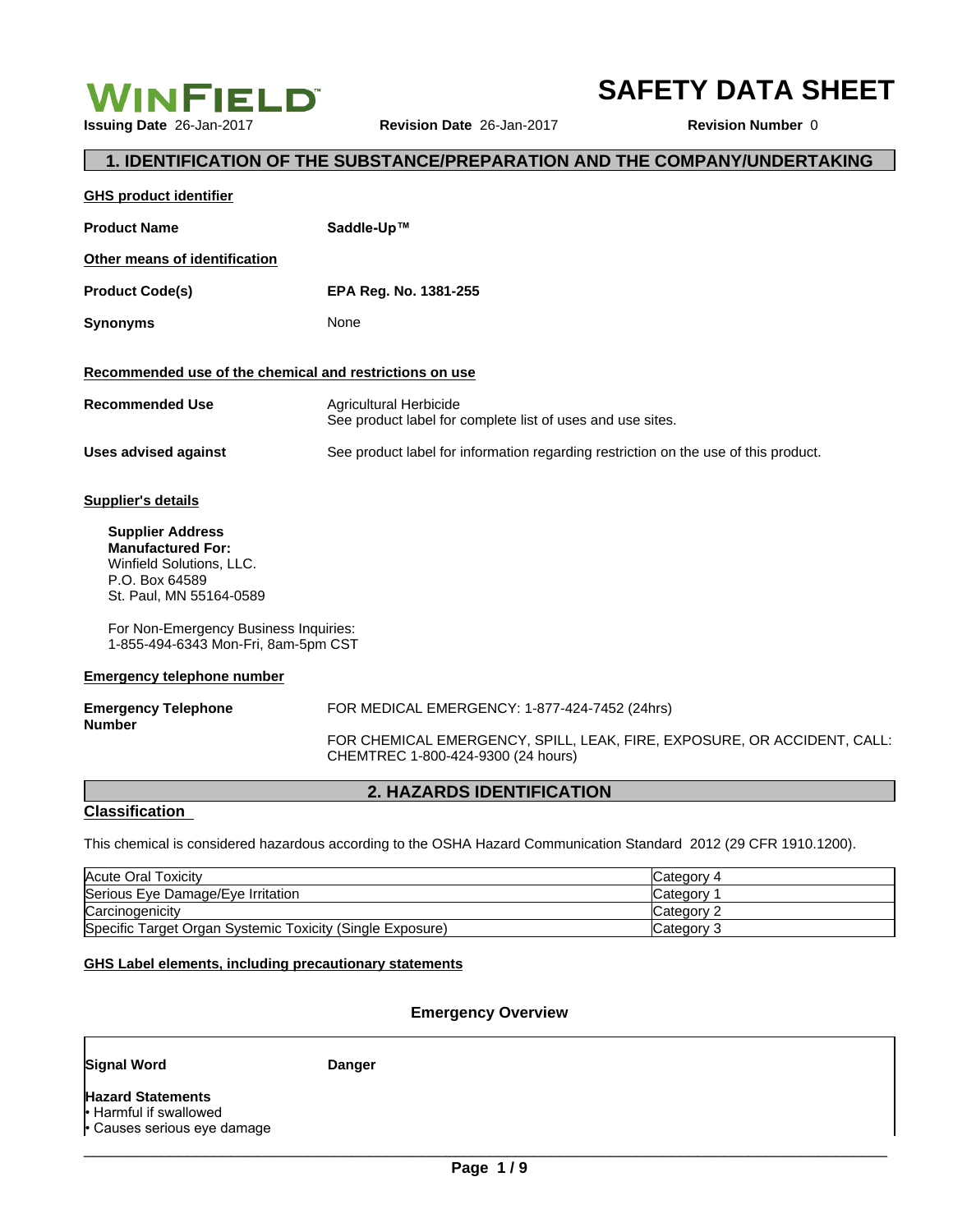

#### **Precautionary Statements**

# **Prevention**

- Wash face, hands and any exposed skin thoroughly after handling.
- Do not eat, drink or smoke when using this product.
- Obtain special instructions before use.
- Do not handle until all safety precautions have been read and understood.
- Use personal protective equipment as required.
- Wear eye/face protection.
- Avoid breathing dust/fume/gas/mist/vapors/spray.
- Use only outdoors or in a well-ventilated area.

## **General Advice**

• If exposed or concerned: Get medical attention/advice

### **Eyes**

• IF IN EYES: Rinse cautiously with water for several minutes. Remove contact lenses, if present and easy to do. Continue rinsing.

• Immediately call a POISON CENTER or doctor/physician.

### **Inhalation**

• IF INHALED: Remove victim to fresh air and keep at rest in a position comfortable for breathing.

#### **Ingestion**

- IF SWALLOWED: Call a POISON CENTER or doctor/physician if you feel unwell.
- Rinse mouth.

### **Storage**

- Store locked up.
- Store in a well-ventilated place. Keep container tightly closed.

### **Disposal**

• Dispose of contents/container to an approved waste disposal plant.

### **Hazard Not Otherwise Classified (HNOC)**

#### Not applicable.

### **Other information**

Harmful to aquatic life with long lasting effects.

0% of the mixture consists of ingredient(s) of unknown toxicity.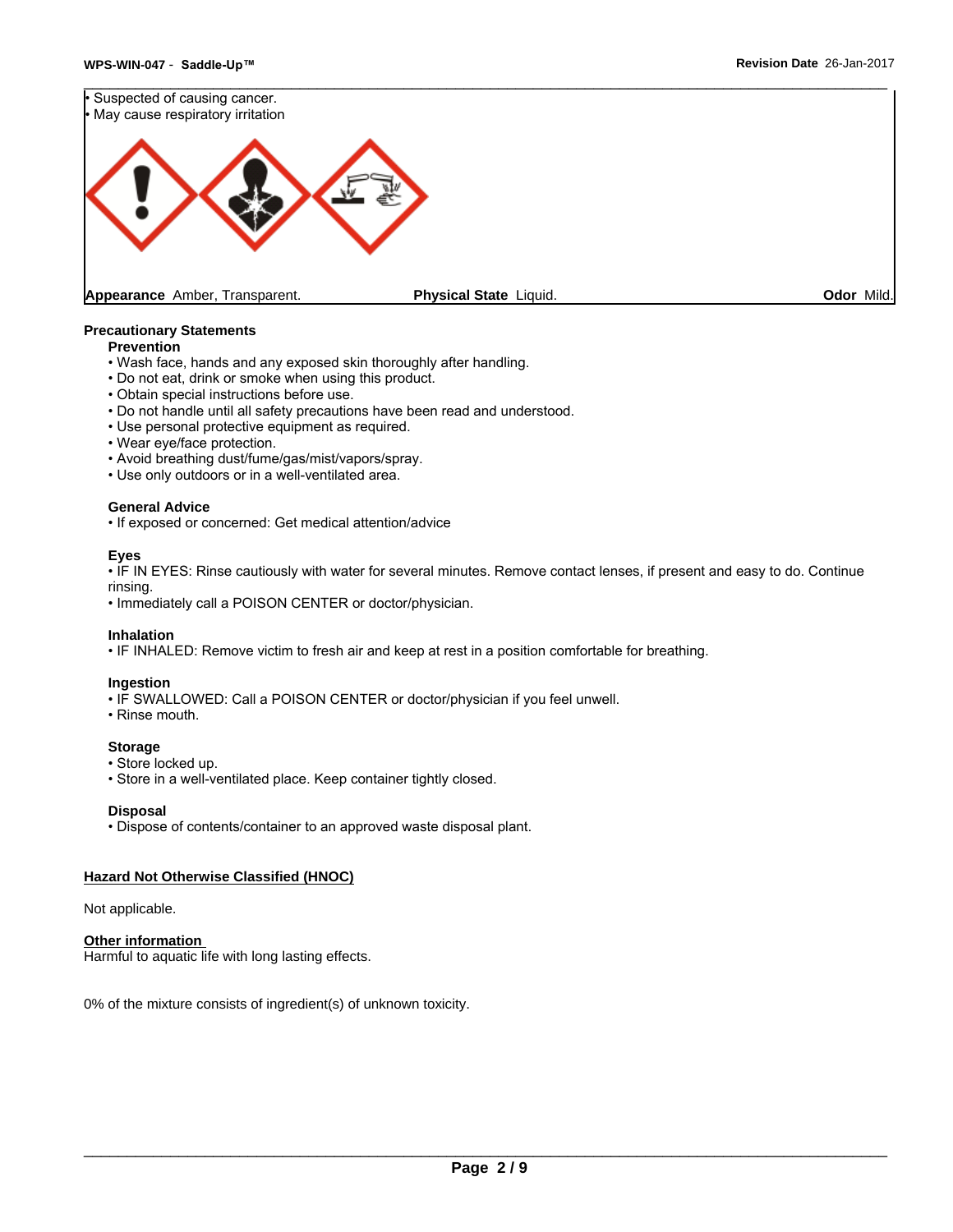# **3. COMPOSITION/INFORMATION ON INGREDIENTS**

| <b>Chemical Name</b>                                                                                       |                                                                                                                                                                                               | <b>CAS-No</b>                                                                                                                                                                                                                                                          | Weight % |  |
|------------------------------------------------------------------------------------------------------------|-----------------------------------------------------------------------------------------------------------------------------------------------------------------------------------------------|------------------------------------------------------------------------------------------------------------------------------------------------------------------------------------------------------------------------------------------------------------------------|----------|--|
| $2,4-D$                                                                                                    |                                                                                                                                                                                               | 94-75-7                                                                                                                                                                                                                                                                | 32.4     |  |
| Dicamba                                                                                                    |                                                                                                                                                                                               | 1918-00-9                                                                                                                                                                                                                                                              | 10.8     |  |
|                                                                                                            |                                                                                                                                                                                               | <b>4. FIRST AID MEASURES</b>                                                                                                                                                                                                                                           |          |  |
| Description of necessary first-aid measures                                                                |                                                                                                                                                                                               |                                                                                                                                                                                                                                                                        |          |  |
| <b>General Advice</b>                                                                                      |                                                                                                                                                                                               | If exposed or concerned: Get medical attention/advice                                                                                                                                                                                                                  |          |  |
| <b>Eye Contact</b>                                                                                         | IF IN EYES: Rinse cautiously with water for several minutes. Remove contact lenses, if<br>present and easy to do. Continue rinsing. Call a physician or Poison Control Center<br>immediately. |                                                                                                                                                                                                                                                                        |          |  |
| <b>Skin Contact</b>                                                                                        |                                                                                                                                                                                               | Wash off with warm water and soap. Consult a physician if necessary.                                                                                                                                                                                                   |          |  |
| <b>Inhalation</b>                                                                                          | IF INHALED: Remove to fresh air and keep at rest in a position comfortable for breathing.<br>Consult a physician.                                                                             |                                                                                                                                                                                                                                                                        |          |  |
| Ingestion                                                                                                  | IF SWALLOWED: Call a POISON CENTER or doctor/ physician if you feel unwell. Rinse<br>mouth. Do NOT induce vomiting. Never give anything by mouth to an unconscious person.                    |                                                                                                                                                                                                                                                                        |          |  |
| Most important symptoms/effects, acute and delayed                                                         |                                                                                                                                                                                               |                                                                                                                                                                                                                                                                        |          |  |
|                                                                                                            |                                                                                                                                                                                               | Most Important Symptoms/Effects Serious eye irritation or damage. Coughing and/ or wheezing. Difficulty in breathing.                                                                                                                                                  |          |  |
| Indication of immediate medical attention and special treatment needed, if necessary                       |                                                                                                                                                                                               |                                                                                                                                                                                                                                                                        |          |  |
| <b>Notes to Physician</b>                                                                                  | Treat symptomatically.                                                                                                                                                                        |                                                                                                                                                                                                                                                                        |          |  |
|                                                                                                            |                                                                                                                                                                                               | <b>5. FIRE-FIGHTING MEASURES</b>                                                                                                                                                                                                                                       |          |  |
| <b>Suitable Extinguishing Media</b><br>sand.                                                               |                                                                                                                                                                                               | Water spray or fog is preferred; if water not available use dry chemical, CO <sub>2</sub> or regular foam. Small fires may be smothered with                                                                                                                           |          |  |
|                                                                                                            |                                                                                                                                                                                               | Unsuitable Extinguishing Media Do not scatter spilled material with high pressure water streams.                                                                                                                                                                       |          |  |
| <b>Specific Hazards Arising from the Chemical</b><br>No information available.                             |                                                                                                                                                                                               |                                                                                                                                                                                                                                                                        |          |  |
| <b>Explosion Data</b><br><b>Sensitivity to Mechanical Impact</b><br><b>Sensitivity to Static Discharge</b> |                                                                                                                                                                                               | None.<br>None.                                                                                                                                                                                                                                                         |          |  |
| <b>Protective Equipment and Precautions for Firefighters</b><br>safe distance.                             |                                                                                                                                                                                               | Wear positive-pressure self-contained breathing apparatus (SCBA) and protective fire fighting clothing (includes fire fighting<br>helmet, coat, trousers, boots, and gloves). If protective equipment is not available or not used, fight from a protected location or |          |  |

# **6. ACCIDENTAL RELEASE MEASURES**

**Personal precautions, protective equipment and emergency procedures**

| <b>Personal Precautions</b>      | Ensure adequate ventilation. Avoid contact with skin, eyes and clothing. Use personal<br>protective equipment. Refer to Section 8.                   |
|----------------------------------|------------------------------------------------------------------------------------------------------------------------------------------------------|
| <b>Environmental Precautions</b> |                                                                                                                                                      |
| <b>Environmental Precautions</b> | Do not allow material to contaminate ground water system. Avoid release to the<br>environment. See Section 12 for additional Ecological Information. |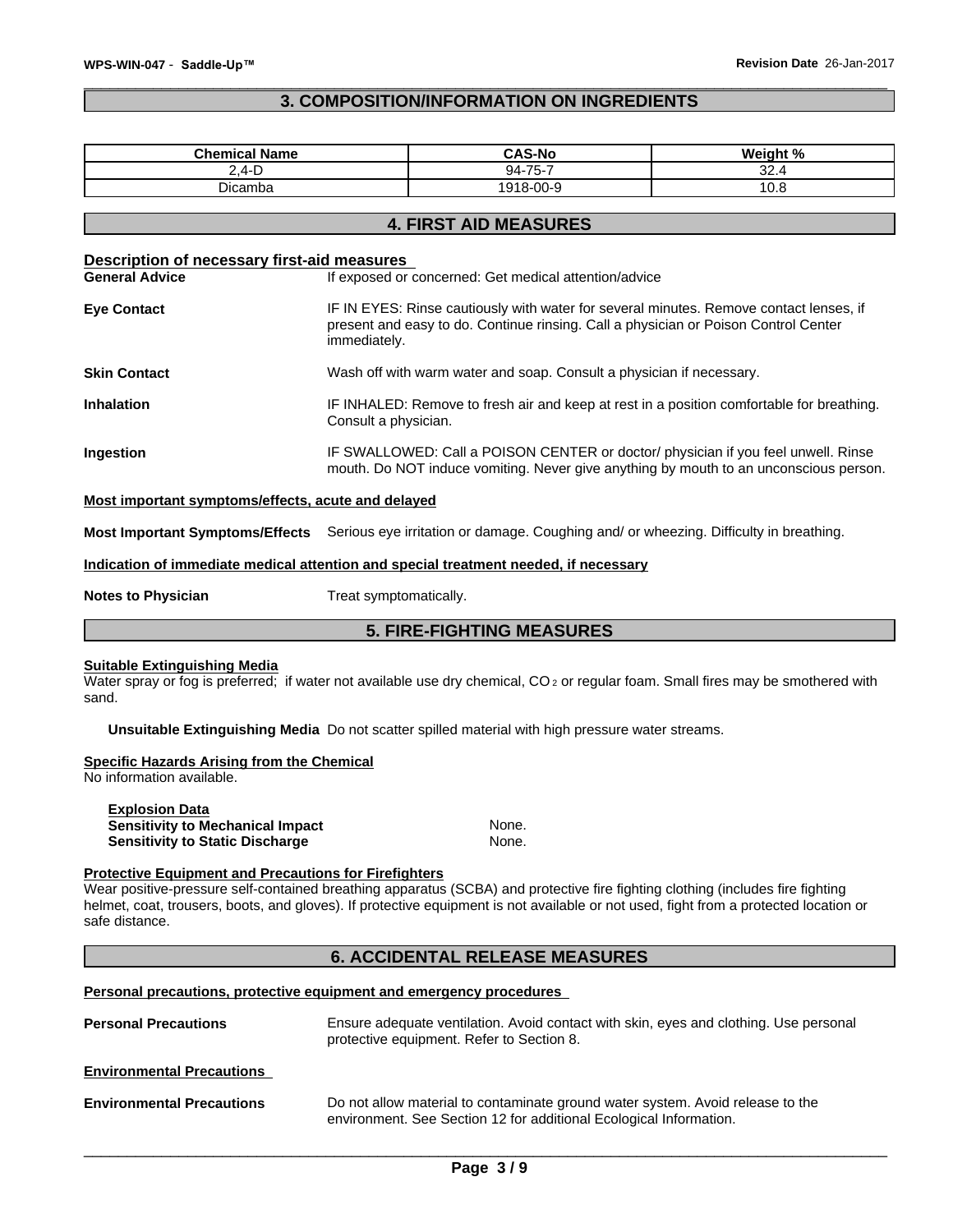#### **Methods and materials for containment and cleaning up**

| <b>Methods for Containment</b> | Prevent further leakage or spillage if safe to do so.                                                                                |
|--------------------------------|--------------------------------------------------------------------------------------------------------------------------------------|
| <b>Methods for Cleaning Up</b> | Prevent product from entering drains. Pick up and transfer to properly labeled containers.<br>Clean contaminated surface thoroughly. |

# **7. HANDLING AND STORAGE**

#### **Precautions for safe handling**

Handling **Ensure adequate ventilation. Avoid contact with skin, eyes and clothing. Wear personal** protective equipment.

## **Conditions for safe storage, including any incompatibilities**

**Storage Keep in a dry, cool and well-ventilated place.** 

**Incompatible Products** Incompatible with oxidizing agents. Incompatible with strong acids and bases.

# **8. EXPOSURE CONTROLS / PERSONAL PROTECTION**

#### **Control parameters**

#### **Exposure Guidelines**

| <b>Chemical Name</b>                                                                           | <b>ACGIH TLV</b>                                                                                                                     | <b>OSHA PEL</b>                                                                                                                                                                                                                                                                                                                                                                                                                                                                                                                                         | <b>NIOSH IDLH</b>                                         |
|------------------------------------------------------------------------------------------------|--------------------------------------------------------------------------------------------------------------------------------------|---------------------------------------------------------------------------------------------------------------------------------------------------------------------------------------------------------------------------------------------------------------------------------------------------------------------------------------------------------------------------------------------------------------------------------------------------------------------------------------------------------------------------------------------------------|-----------------------------------------------------------|
| $2.4-D$<br>94-75-7                                                                             | TWA: 10 $mg/m3$ inhalable<br>particulate matter<br>$S^*$                                                                             | TWA: $10 \text{ mg/m}^3$<br>(vacated) TWA: $10 \text{ mg/m}^3$                                                                                                                                                                                                                                                                                                                                                                                                                                                                                          | IDLH: $100$ mg/m <sup>3</sup><br>TWA: $10 \text{ mg/m}^3$ |
| Appropriate engineering controls                                                               |                                                                                                                                      |                                                                                                                                                                                                                                                                                                                                                                                                                                                                                                                                                         |                                                           |
| <b>Engineering Measures</b>                                                                    | <b>Showers</b><br>Eyewash stations<br>Ventilation systems                                                                            |                                                                                                                                                                                                                                                                                                                                                                                                                                                                                                                                                         |                                                           |
| Individual protection measures, such as personal protective equipment                          |                                                                                                                                      |                                                                                                                                                                                                                                                                                                                                                                                                                                                                                                                                                         |                                                           |
| <b>Eye/Face Protection</b><br><b>Skin and Body Protection</b><br><b>Respiratory Protection</b> | Tightly fitting safety goggles.<br>Impervious gloves. Impervious clothing.<br>provided in accordance with current local regulations. | If exposure limits are exceeded or irritation is experienced, NIOSH/MSHA approved<br>respiratory protection should be worn. Positive-pressure supplied air respirators may be<br>required for high airborne contaminant concentrations. Respiratory protection must be                                                                                                                                                                                                                                                                                  |                                                           |
| <b>Hygiene Measures</b>                                                                        | re-use.<br>equipment and clothing.                                                                                                   | Handle in accordance with good industrial hygiene and safety practice. Do not eat, drink or<br>smoke when using this product. Provide regular cleaning of equipment, work area and<br>clothing. Remove and wash contaminated clothing and gloves, including the inside, before<br>NOTE TO END USERS: Personal protection equipment (PPE) and clothing listed in this<br>section is for manufacturing, commercial blending and packaging workers. Applicators and<br>handlers should refer to the pesticide product label for proper personal protective |                                                           |

# **9. PHYSICAL AND CHEMICAL PROPERTIES**

# **Information on basic physical and chemical properties**

| <b>Physical State</b> | Liquid. | Appearance           |
|-----------------------|---------|----------------------|
| Odor                  | Mild.   | <b>Odor Threshol</b> |

**Physical State** Amber, Transparent.<br>**Reference Amber, Transparent.** No information availa **No information available.**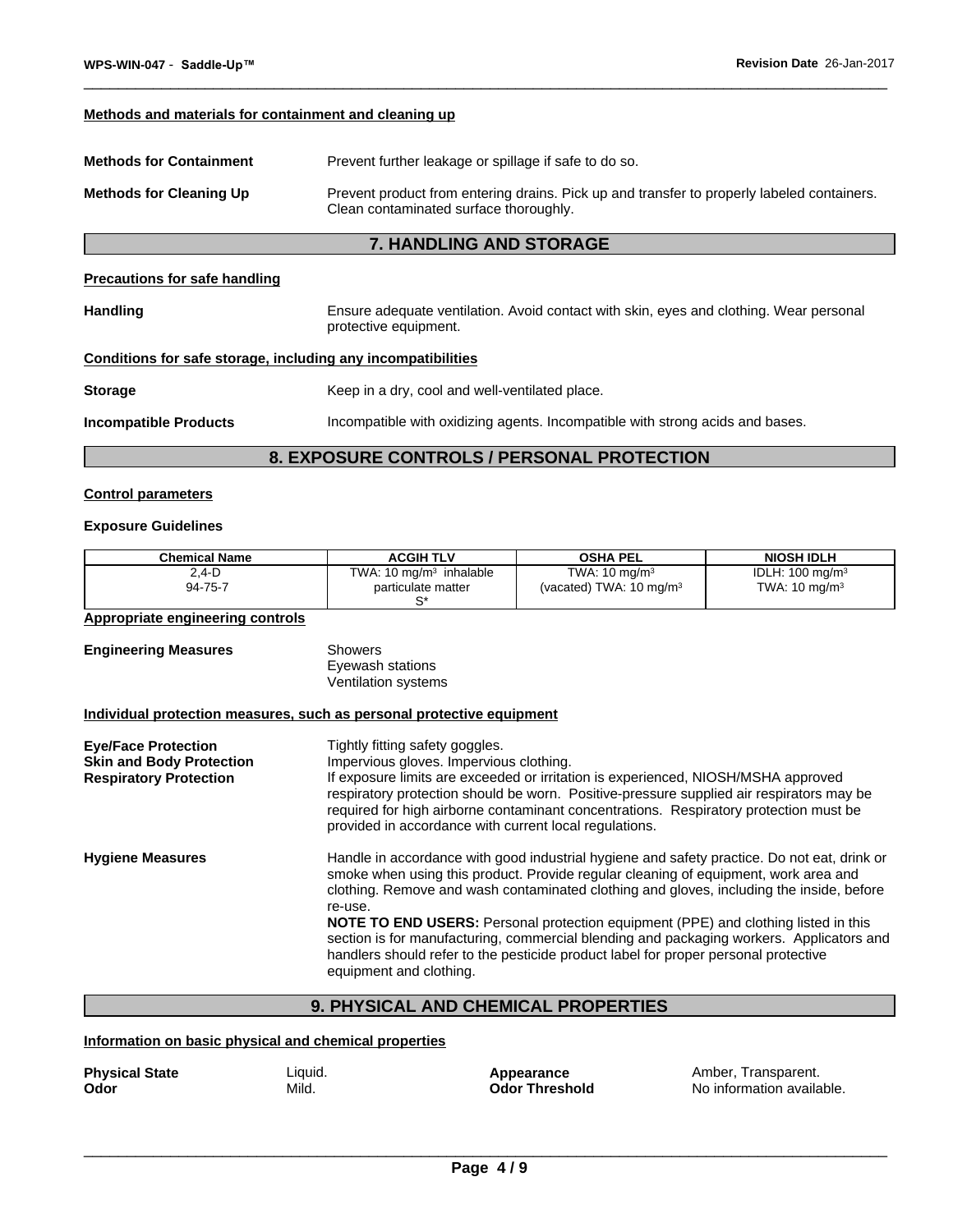| <b>Property</b>                                         | Values             | Remarks/ - Method |
|---------------------------------------------------------|--------------------|-------------------|
| рH                                                      | 2.39               | None known        |
| <b>Melting Point/Range</b>                              | No data available  | None known        |
| <b>Boiling Point/Boiling Range</b>                      | No data available  | None known        |
| <b>Flash Point</b>                                      | > 201 °F           | None known        |
| <b>Evaporation rate</b>                                 | No data available  | None known        |
| Flammability (solid, gas)                               | No data available  | None known        |
| <b>Flammability Limits in Air</b>                       |                    |                   |
| upper flammability limit                                | No data available  |                   |
| lower flammability limit                                | No data available  |                   |
| <b>Vapor Pressure</b>                                   | No data available  | None known        |
| <b>Vapor Density</b>                                    | No data available  | None known        |
| <b>Specific Gravity</b>                                 | 1.110 (9.26 #/gal) | None known        |
| <b>Water Solubility</b>                                 | No data available  | None known        |
| Solubility in other solvents                            | No data available  | None known        |
| Partition coefficient: n-octanol/waterNo data available |                    | None known        |
| <b>Autoignition Temperature</b>                         | No data available  | None known        |
| <b>Decomposition Temperature</b>                        | No data available  | None known        |
| <b>Viscosity</b>                                        | No data available  | None known        |
|                                                         |                    |                   |
| <b>Flammable Properties</b>                             | Not flammable      |                   |
|                                                         |                    |                   |
| <b>Explosive Properties</b>                             | No data available  |                   |
| <b>Oxidizing Properties</b>                             | No data available  |                   |
|                                                         |                    |                   |
| <b>Other information</b>                                |                    |                   |
| <b>VOC Content (%)</b>                                  | No data available  |                   |

# **10. STABILITY AND REACTIVITY**

#### **Reactivity**

No dangerous reaction known under conditions of normal use.

#### **Chemical stability**

Stable under recommended storage conditions.

## **Possibility of hazardous reactions**

None under normal processing.

#### **Hazardous Polymerization**

Hazardous polymerization does not occur.

#### **Conditions to avoid**

None known based on information supplied.

#### **Incompatible materials**

Incompatible with oxidizing agents. Incompatible with strong acids and bases.

#### **Hazardous decomposition products**

Carbon monoxide (CO). Carbon dioxide (CO2). Thermal decomposition can lead to release of irritating gases and vapors.

# **11. TOXICOLOGICAL INFORMATION**

## **Information on likely routes of exposure**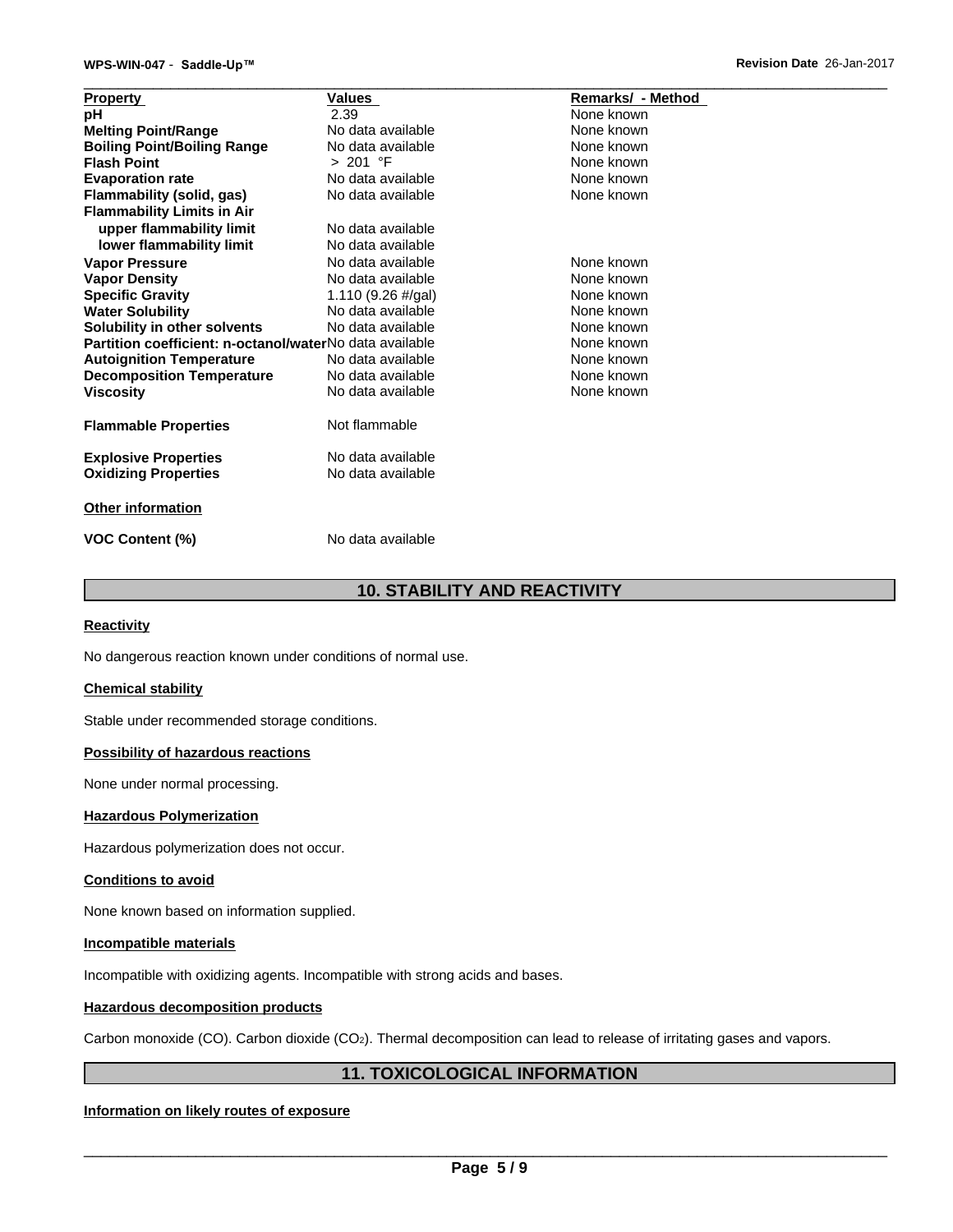| <b>Product Information</b> |                                            |
|----------------------------|--------------------------------------------|
| <b>Inhalation</b>          | May cause irritation of respiratory tract. |
| <b>Eye Contact</b>         | Causes serious eye damage.                 |
| <b>Skin Contact</b>        | Not a skin irritant or sensitizer.         |
| Ingestion                  | Harmful if swallowed.                      |
| LD50 Oral:                 | LD50 Oral: 1750 mg/kg (rat, 4 hr)          |
| <b>LD50 Dermal:</b>        | $> 5050$ mg/kg (rabbit)                    |
| <b>LC50 Inhalation:</b>    | > 2.25 mg/L (rat, 4 hr)                    |

| <b>Chemical Name</b> | LD50 Oral                                                   | <b>LD50 Dermal</b>                      | ∟C50 Inhalation |
|----------------------|-------------------------------------------------------------|-----------------------------------------|-----------------|
| ' ∸۰.4<br>ں ۔        | $\sqrt{2}$<br>) = 375 mg/kg<br>Rat<br>∣ mg/kg<br>$=$<br>42V | Rat<br>rno.<br>) mg/kg<br>-<br>OUC<br>= |                 |
|                      | Rat                                                         |                                         |                 |

#### **Symptoms related to the physical,chemical and toxicological characteristics**

**Symptoms** Causes serious eye damage. Ingestion may cause gastrointestinal irritation, nausea, vomiting and diarrhea. Coughing and/ or wheezing.

## **Delayed and immediate effects and also chronic effects from short and long term exposure**

| <b>Sensitization</b>     | Did not cause sensitization on laboratory animals.                                       |
|--------------------------|------------------------------------------------------------------------------------------|
| <b>Mutagenic Effects</b> | No information available.                                                                |
| Carcinogenicity          | The table below indicates whether each agency has listed any ingredient as a carcinogen. |

| $\mathbb{R}^n$ contains $\mathbb{R}^n$<br>Name<br>nΔl<br>шьа | $\sim$ $\sim$ $\sim$<br>л. | IAPC<br>INIV     | $\sim$<br>. | ∽•<br>ъ<br>. |
|--------------------------------------------------------------|----------------------------|------------------|-------------|--------------|
| $\mathbf{r}$<br>--<br>-                                      |                            | റ⊏<br>∔r∩⊔n<br>u |             |              |

**IARC: (International Agency for Research on Cancer)** Group 2B - Possibly Carcinogenic to Humans

#### **OSHA: (Occupational Safety & Health Administration)**

X - Present

| <b>Reproductive Toxicity</b>  | No information available.                                                               |
|-------------------------------|-----------------------------------------------------------------------------------------|
| <b>STOT - single exposure</b> | Contains a component known to cause systemic target organ toxicity from acute exposure. |
| STOT - repeated exposure      | Contains no ingredients above reportable quantities known to cause damage to organs     |
| <b>Aspiration Hazard</b>      | through prolonged or repeated exposure.<br>No information available.                    |

| <b>Numerical measures of toxicity - Product</b> |                                                                               |
|-------------------------------------------------|-------------------------------------------------------------------------------|
| Unknown acute toxicity                          | 0% of the mixture consists of ingredient(s) of unknown toxicity.              |
|                                                 | The following values are calculated based on chapter 3.1 of the GHS document: |
| LD50 Oral                                       | 1750 mg/kg; Acute toxicity estimate                                           |
| <b>LD50 Dermal</b>                              | > 5050 mg/kg; Acute toxicity estimate                                         |

# **12. ECOLOGICAL INFORMATION**

#### **Ecotoxicity**

The environmental impact of this product has not been fully investigated.

| <b>Chemical Name</b> | <b>Toxicity to Algae</b>    | <b>Toxicity to Fish</b>                              | <b>Toxicity to</b><br><b>Microorganisms</b> | Daphnia Magna (Water<br>Flea)                         |
|----------------------|-----------------------------|------------------------------------------------------|---------------------------------------------|-------------------------------------------------------|
|                      |                             |                                                      |                                             |                                                       |
| $2.4-D$              |                             | EC50 120 h: 20 - 52 mg/L   LC50 96 h: 103 - 171 mg/L |                                             | EC50 = 5.74 mg/L 15 min   EC50 48 h: 17.6 - 32.6 mg/L |
| 94-75-7              | static (Pseudokirchneriella | static (Pimephales                                   |                                             | Static (Daphnia magna)                                |
|                      | subcapitata) EC50 96 h:     | promelas) LC50 96 h: 127.9                           |                                             | EC50 72 h: = 417.8 mg/L                               |
|                      | 23.7 - 24.7 mg/L static     | - 141.7 mg/L static (Cyprinus)                       |                                             | (Daphnia magna)                                       |
|                      | (Pseudokirchneriella        | carpio) LC50 96 h: 2450 -                            |                                             |                                                       |
|                      | subcapitata)                | 3160 mg/L flow-through                               |                                             |                                                       |
|                      |                             | (Oryzias latipes) LC50 96 h:                         |                                             |                                                       |
|                      |                             | 6.3 - 11.0 mg/L static                               |                                             |                                                       |
|                      |                             | (Poecilia reticulata) LC50 96                        |                                             |                                                       |
|                      |                             | h: 77 - 157 mg/L static                              |                                             |                                                       |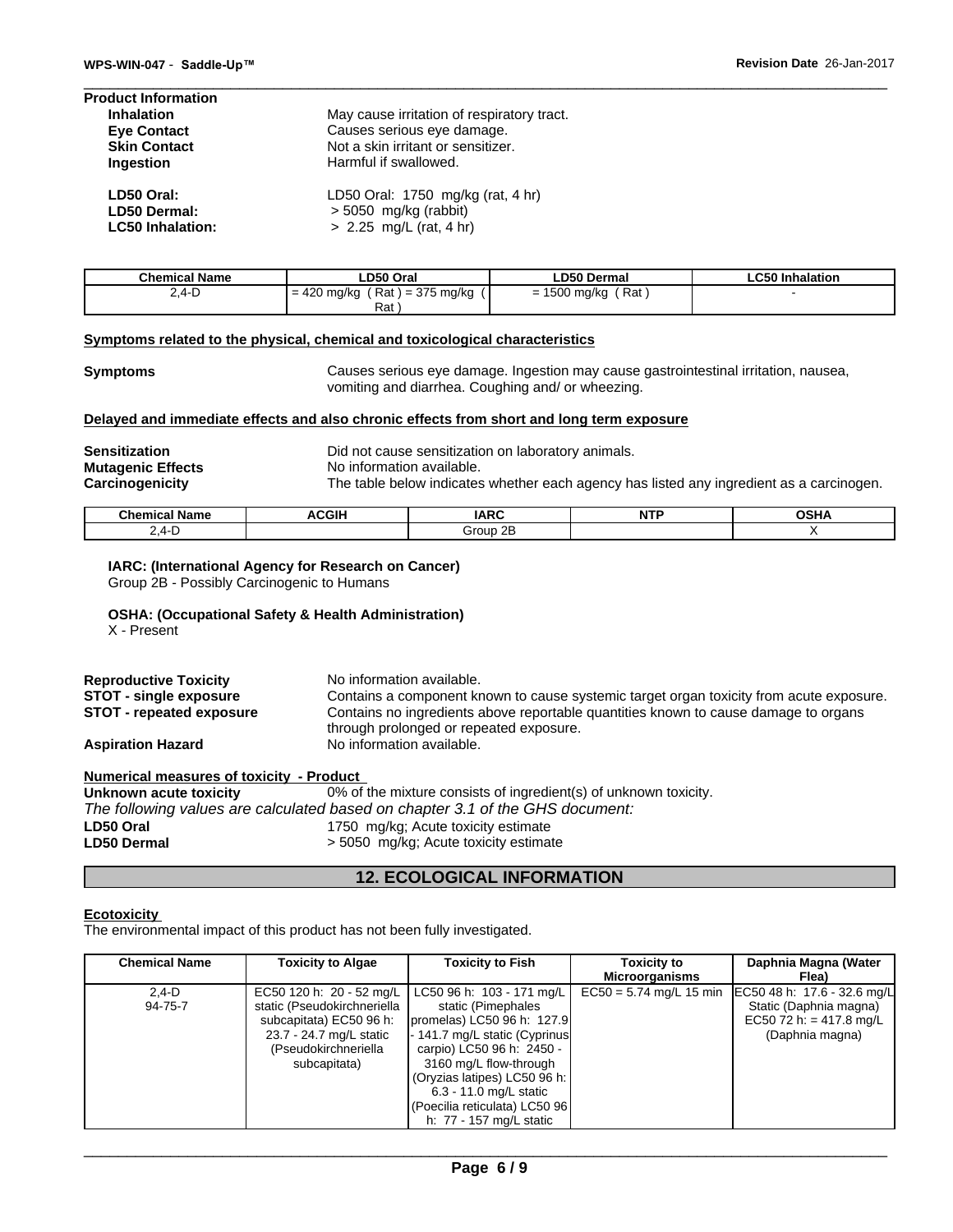| WPS-WIN-047 - Saddle-Up™ |                                                                                                                                                                                                                                                     | Revision Date 26-Jan-2017 |
|--------------------------|-----------------------------------------------------------------------------------------------------------------------------------------------------------------------------------------------------------------------------------------------------|---------------------------|
|                          | (Oncorhynchus mykiss)<br>LC50 96 h: = 165 mg/L<br>flow-through (Pimephales<br>promelas) LC50 96 h: = $180$<br>mg/L static (Lepomis<br>macrochirus) LC50 96 h: $=$<br>20 mg/L semi-static<br>(Cyprinus carpio) LC50 96 h:<br>$= 70.7$ mg/L (Poecilia |                           |
|                          | reticulata)                                                                                                                                                                                                                                         |                           |

#### **Persistence and Degradability** No information available.

#### **Bioaccumulation**

| --<br>"alllu<br>. | . റ്<br>Pow<br>--<br>- |
|-------------------|------------------------|
| $\Lambda$         | $\sim$                 |
| .                 | . . u                  |

**Other Adverse Effects**

No information available.

# **13. DISPOSAL CONSIDERATIONS**

**Waste Disposal Methods** This material, as supplied, is not a hazardous waste according to Federal regulations (40 CFR 261). This material could become a hazardous waste if it is mixed with or otherwise comes in contact with a hazardous waste, if chemical additions are made to this material, or if the material is processed or otherwise altered. Consult 40 CFR 261 to determine whether the altered material is a hazardous waste. Consult the appropriate state, regional, or local regulations for additional requirements.

**Contaminated Packaging Do not re-use empty containers.** 

| <b>Chemical Name</b>    | <b>RCRA</b>               | <b>RCRA - Basis for Listing</b> | <b>RCRA - D Series Wastes</b>                                            | <b>RCRA - U Series Wastes</b> |
|-------------------------|---------------------------|---------------------------------|--------------------------------------------------------------------------|-------------------------------|
| $2.4 - D - 94 - 75 - 7$ | U240                      | Included in waste stream:       |                                                                          | U240                          |
|                         |                           | F039                            |                                                                          |                               |
| Component               | <b>RCRA - Halogenated</b> |                                 | RCRA - P Series Wastes   RCRA - F Series Wastes   RCRA - K Series Wastes |                               |
|                         | <b>Organic Compounds</b>  |                                 |                                                                          |                               |
| 2.4-D                   | Category IV -             |                                 |                                                                          |                               |
| 94-75-7 (32.4)          | Phenoxyacetic Acid        |                                 |                                                                          |                               |
|                         | Herbicides                |                                 |                                                                          |                               |

# **14. TRANSPORT INFORMATION**

#### **DOT Quantities:**

< 33.3 gallons: Not Regulated by the US DOT as a hazardous material for Ground Shipment. ≥ 33.3 gallons to < 1000 gallons: UN3082, Environmentally hazardous substance, liquid,

n.o.s., 9, PG III, RQ (2,4-D). ≥ 1000 gallons: UN3082, Environmentally hazardous substance, liquid, n.o.s., 9, PG III, RQ (2,4-D, dicamba).

# **15. REGULATORY INFORMATION**

**International Inventories**

**TSCA** All components of this product are either listed or are exempt on the TSCA inventory.

 $\overline{\phantom{a}}$  ,  $\overline{\phantom{a}}$  ,  $\overline{\phantom{a}}$  ,  $\overline{\phantom{a}}$  ,  $\overline{\phantom{a}}$  ,  $\overline{\phantom{a}}$  ,  $\overline{\phantom{a}}$  ,  $\overline{\phantom{a}}$  ,  $\overline{\phantom{a}}$  ,  $\overline{\phantom{a}}$  ,  $\overline{\phantom{a}}$  ,  $\overline{\phantom{a}}$  ,  $\overline{\phantom{a}}$  ,  $\overline{\phantom{a}}$  ,  $\overline{\phantom{a}}$  ,  $\overline{\phantom{a}}$ 

**Legend**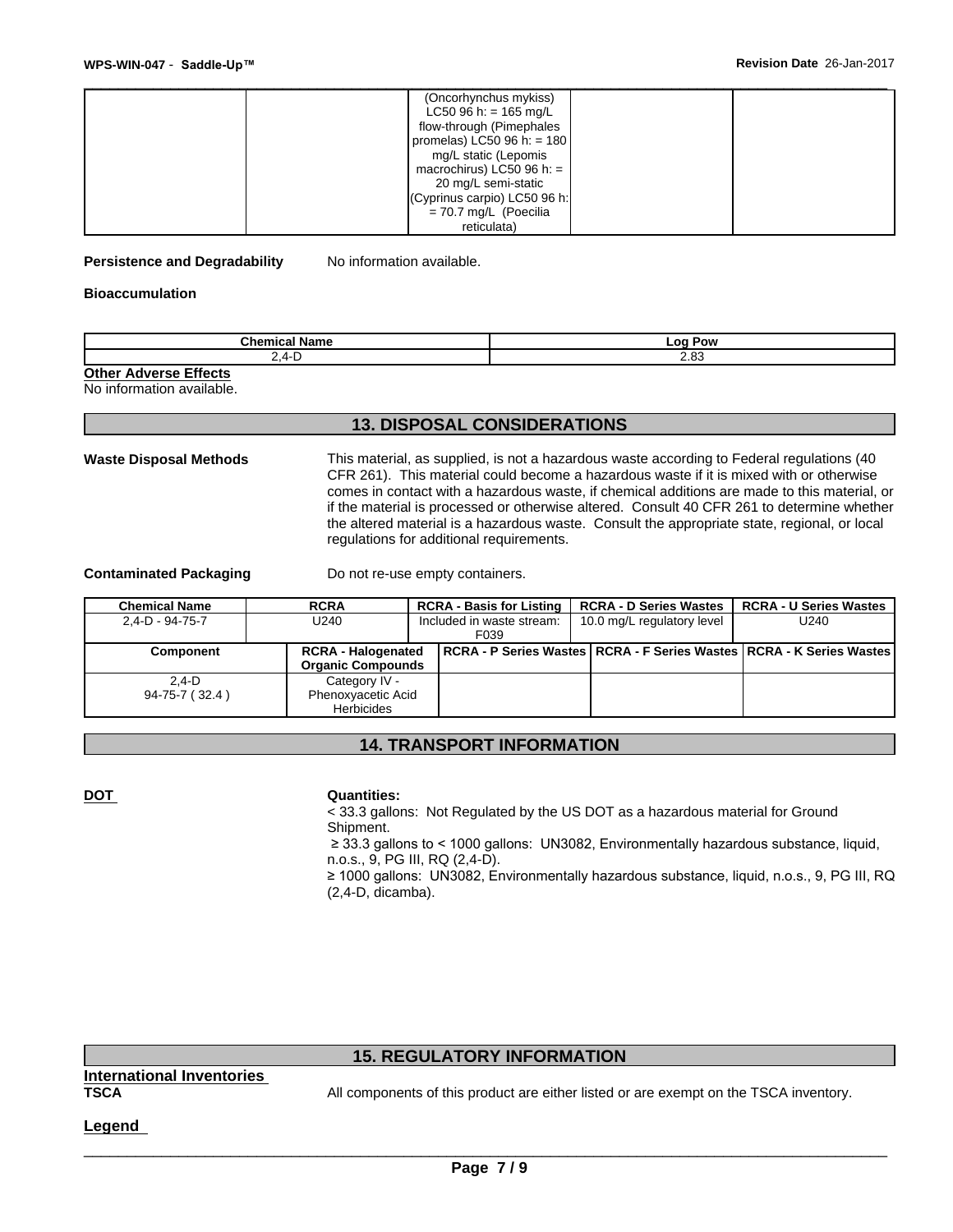**TSCA** - United States Toxic Substances Control Act Section 8(b) Inventory

# **U.S. Federal Regulations**

Section 313 of Title III of the Superfund Amendments and Reauthorization Act of 1986 (SARA). This product contains a chemical or chemicals which are subject to the reporting requirements of the Act and Title 40 of the Code of Federal Regulations, Part 372:

| <b>Chemical Name</b> | <b>CAS-No</b><br>Weight % |               | <b>SARA 313 -</b><br>· Threshold |
|----------------------|---------------------------|---------------|----------------------------------|
|                      |                           |               | Values %                         |
| $-0.4 - 1$           | 94-75-7                   | $\sim$<br>∵ےت | υ.                               |
| <b>Dicamba</b>       | 1918-00-9                 | 10.8          | $\cdot \cdot \circ$              |

## **SARA 311/312 Hazard Categories**

| <b>Acute Health Hazard</b>               | Yes |
|------------------------------------------|-----|
| <b>Chronic Health Hazard</b>             | Yes |
| <b>Fire Hazard</b>                       | N٥  |
| <b>Sudden Release of Pressure Hazard</b> | No  |
| <b>Reactive Hazard</b>                   | No  |

#### **Clean Water Act**

This product contains the following substances which are regulated pollutants pursuant to the Clean Water Act (40 CFR 122.21 and 40 CFR 122.42):

| <b>Chemical Name</b> | <b>CWA - Reportable</b><br>Quantities | <b>CWA - Toxic Pollutants</b> | <b>CWA - Priority Pollutants</b> | <b>CWA - Hazardous</b><br><b>Substances</b> |
|----------------------|---------------------------------------|-------------------------------|----------------------------------|---------------------------------------------|
| $2,4-D$              | 100 lb                                |                               |                                  |                                             |
| Dicamba              | <sup>1</sup> 000 lb                   |                               |                                  |                                             |

## **CERCLA**

This material, as supplied, contains one or more substances regulated as a hazardous substance under the Comprehensive Environmental Response Compensation and Liability Act (CERCLA) (40 CFR 302):

| <b>Chemical Name</b> | <b>Hazardous Substances RQs</b> | <b>Extremely Hazardous Substances</b><br><b>RQs</b> | RQ                                         |
|----------------------|---------------------------------|-----------------------------------------------------|--------------------------------------------|
| $2.4-D$              | 100 lb                          |                                                     | RQ 100 lb final RQ                         |
| Dicamba              | 1000 lb                         |                                                     | RQ 45.4 kg final RQ<br>RQ 1000 lb final RQ |
|                      |                                 |                                                     | RQ 454 kg final RQ                         |

# **U.S. State Regulations**

#### **California Proposition 65**

This product does not contain any Proposition 65 chemicals.

### **U.S. State Right-to-Know Regulations**

| <b>Chemical Name</b> | Jersev<br>New | sachusetts | Pennsylvania | <b>Illinois</b> | $ -$<br>Island<br><b>Rhode</b> |
|----------------------|---------------|------------|--------------|-----------------|--------------------------------|
| ட-                   |               |            |              |                 |                                |
| - '<br>Dicamba       |               |            |              |                 |                                |

#### **U.S. EPA Label Information**

**EPA Pesticide Registration Number** 1381-255

## **EPA Statement**

This chemical is a pesticide product registered by the Environmental Protection Agency and is subject to certain labeling requirements under federal pesticide law. These requirements differ from the classification criteria and hazard information required for safety data sheets, and for workplace labels of non-pesticide chemicals. Following is the hazard information as required on the pesticide label:

#### **EPA Pesticide Label**

DANGER: Corrosive. Causes irreversible eye damage. Harmful if swallowed. Do not get in eyes or on clothing. Wear protective eyewear. Wash thoroughly with soap and water after handling and before eating, drinking, chewing gum, using tobacco or using the toilet. Remove and wash contaminated clothing before reuse."

# **16. OTHER INFORMATION**